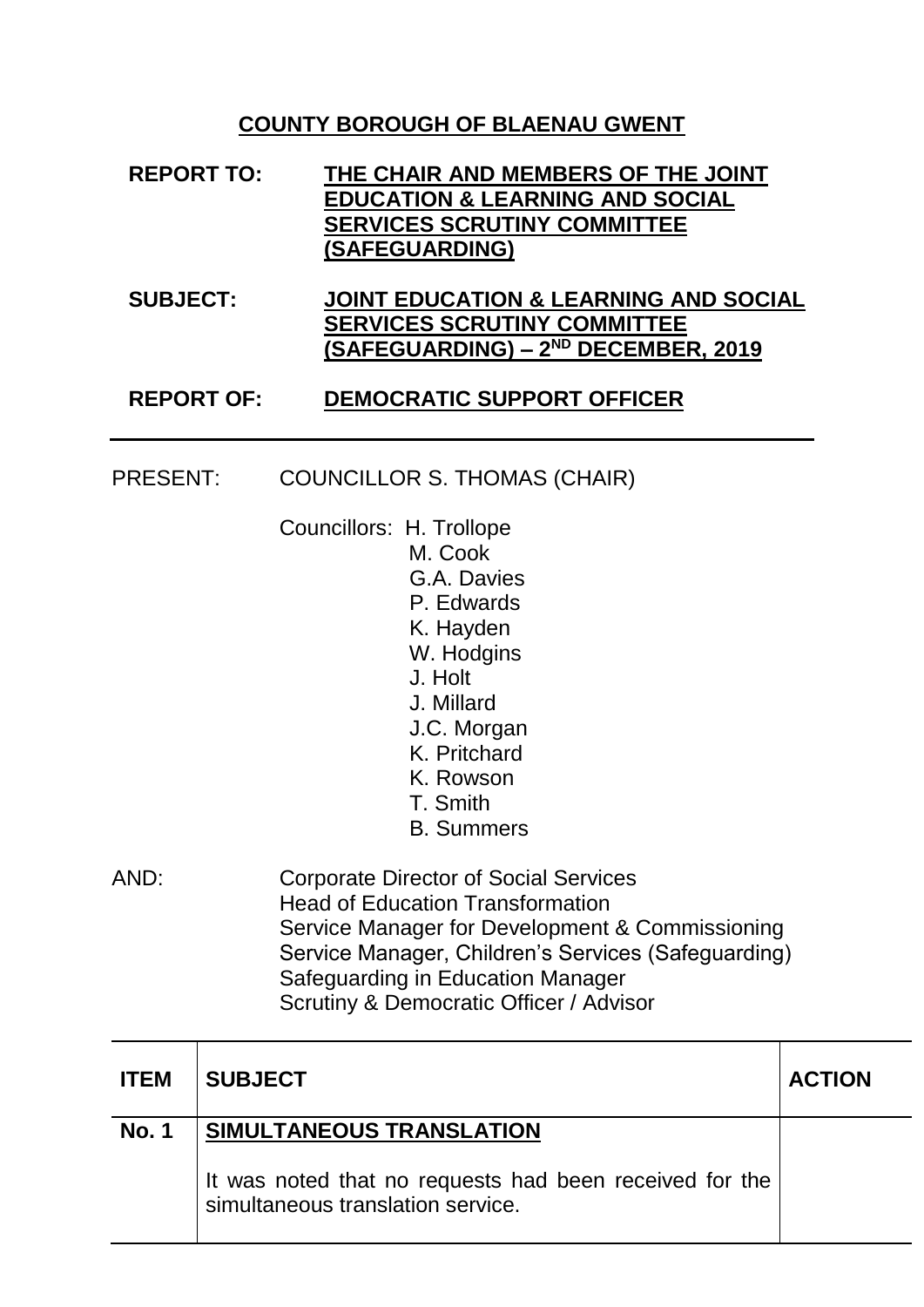| <b>No. 2</b> | <b>APOLOGIES</b>                                                                                                                                                                                                                                                                                                                                          |  |
|--------------|-----------------------------------------------------------------------------------------------------------------------------------------------------------------------------------------------------------------------------------------------------------------------------------------------------------------------------------------------------------|--|
|              | Apologies for absence were received from Councillors D.<br>Bevan, L. Elias, C. Meredith, A. Moore, G. Paulsen and T.<br>Sharrem.                                                                                                                                                                                                                          |  |
| <b>No. 3</b> | <b>DECLARATIONS OF INTEREST AND DISPENSATIONS</b>                                                                                                                                                                                                                                                                                                         |  |
|              | There were no declarations of interest or dispensations<br>reported.                                                                                                                                                                                                                                                                                      |  |
| <b>No. 4</b> | <b>JOINT EDUCATION &amp; LEARNING AND SOCIAL</b><br><b>SERVICES SCRUTINY COMMITTEE (SAFEGUARDING)</b>                                                                                                                                                                                                                                                     |  |
|              | The Minutes of the Joint Education & Learning and Social<br>Services Scrutiny Committee (Safeguarding) Meeting held<br>on 15 <sup>th</sup> July, 2019 were submitted.                                                                                                                                                                                     |  |
|              | The Committee AGREED that the Minutes be accepted as<br>a true record of proceedings.                                                                                                                                                                                                                                                                     |  |
| <b>No. 5</b> | ACTION SHEET - 15TH JULY, 2019                                                                                                                                                                                                                                                                                                                            |  |
|              | The action sheet arising from the meeting of the Joint<br>Education & Learning and Social Services Scrutiny<br>Committee (Safeguarding) held on 15 <sup>th</sup> July, 2019 was<br>submitted, whereupon:-                                                                                                                                                 |  |
|              | <u>Item 6 – Safeguarding Performance Information for</u><br><b>Social Services and Education</b>                                                                                                                                                                                                                                                          |  |
|              | A Member suggested that to capture the information<br>regarding in year transfers graphs be included with the data.<br>The Education Transformation Manager said that regarding<br>out of county pupils no detailed information was available,<br>although the Department did try to pursue this information<br>with schools and other local authorities. |  |
|              | The Committee AGREED, subject to the foregoing, that the<br>action sheet be noted.                                                                                                                                                                                                                                                                        |  |
|              |                                                                                                                                                                                                                                                                                                                                                           |  |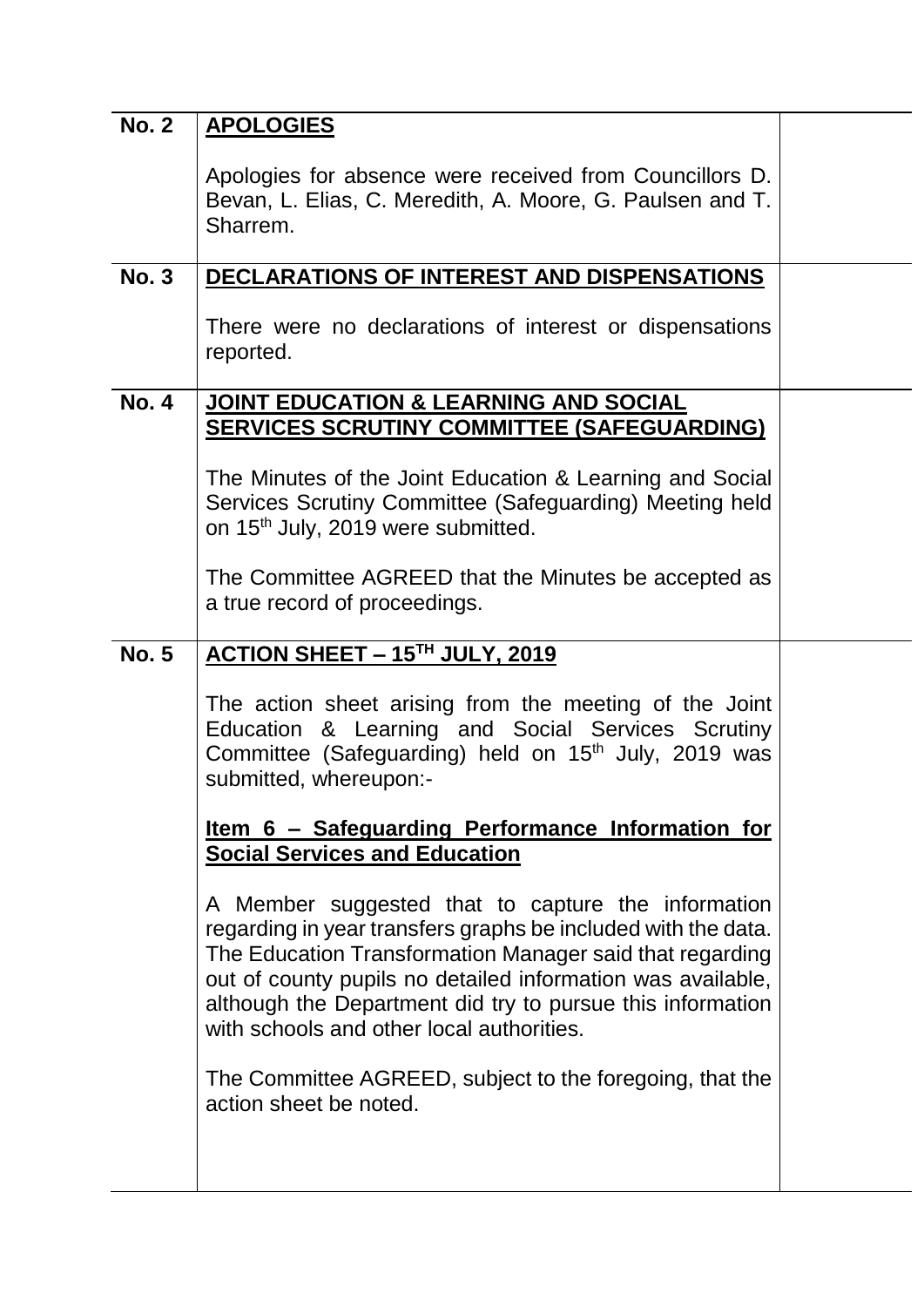| <b>No. 6</b> | EXECUTIVE DECISION SHEET FOR THE JOINT                                                                                                                                                                                                                                                                                                                                                                                                                                                                                                                       |  |  |
|--------------|--------------------------------------------------------------------------------------------------------------------------------------------------------------------------------------------------------------------------------------------------------------------------------------------------------------------------------------------------------------------------------------------------------------------------------------------------------------------------------------------------------------------------------------------------------------|--|--|
|              | <b>EDUCATION &amp; LEARNING AND SOCIAL SERVICES</b>                                                                                                                                                                                                                                                                                                                                                                                                                                                                                                          |  |  |
|              | <b>SCRUTINY COMMITTEE (SAFEGUARDING)</b>                                                                                                                                                                                                                                                                                                                                                                                                                                                                                                                     |  |  |
|              | Consideration was given to the Executive Decision Sheet.                                                                                                                                                                                                                                                                                                                                                                                                                                                                                                     |  |  |
|              | The Committee AGREED that the Executive Decision<br>Sheet be noted.                                                                                                                                                                                                                                                                                                                                                                                                                                                                                          |  |  |
| <b>No. 7</b> | SAFEGUARDING PERFORMANCE INFORMATION FOR                                                                                                                                                                                                                                                                                                                                                                                                                                                                                                                     |  |  |
|              | <b>SOCIAL SERVICES AND EDUCATION - 1ST APRIL TO</b><br>30TH JUNE 2019                                                                                                                                                                                                                                                                                                                                                                                                                                                                                        |  |  |
|              | Consideration was given to the report of the Service<br>Manager, Children's Services and the Strategic Education<br>Improvement Manager, which was presented to provide<br>Members with safeguarding performance information from<br>the Council with a focus on analysis from Children's Social<br>Services and Education from 1 <sup>st</sup> April to the 30 <sup>th</sup> June, 2019.                                                                                                                                                                    |  |  |
|              | The Service Manager, Children's Services spoke to the<br>report and highlighted the main points contained therein.                                                                                                                                                                                                                                                                                                                                                                                                                                           |  |  |
|              | <b>Impact on Budget</b>                                                                                                                                                                                                                                                                                                                                                                                                                                                                                                                                      |  |  |
|              | With reference to court applications and legal costs, the<br>Service Manager said that the number of court applications<br>was stable and the Safeguarding Team were now working<br>at full capacity and both had a positive impact on the<br>budget, although it was sometimes necessary to<br>commission an external consultant for Court appearances.<br>The Director of Social Services commented that market<br>testing had been undertaken and work was ongoing to see<br>if other local authorities could provide Blaenau Gwent with<br>this service. |  |  |
|              | A Member requested that for future reporting graphs be<br>located near to the relevant text for clarification. The<br>Service Manager said that the format of the report would be<br>looked at for clarification purposes.                                                                                                                                                                                                                                                                                                                                   |  |  |
|              | <b>Social Services</b>                                                                                                                                                                                                                                                                                                                                                                                                                                                                                                                                       |  |  |
|              | A Member enquired if the police were the highest source of<br>referrals. The Service Manager said that the Detective                                                                                                                                                                                                                                                                                                                                                                                                                                         |  |  |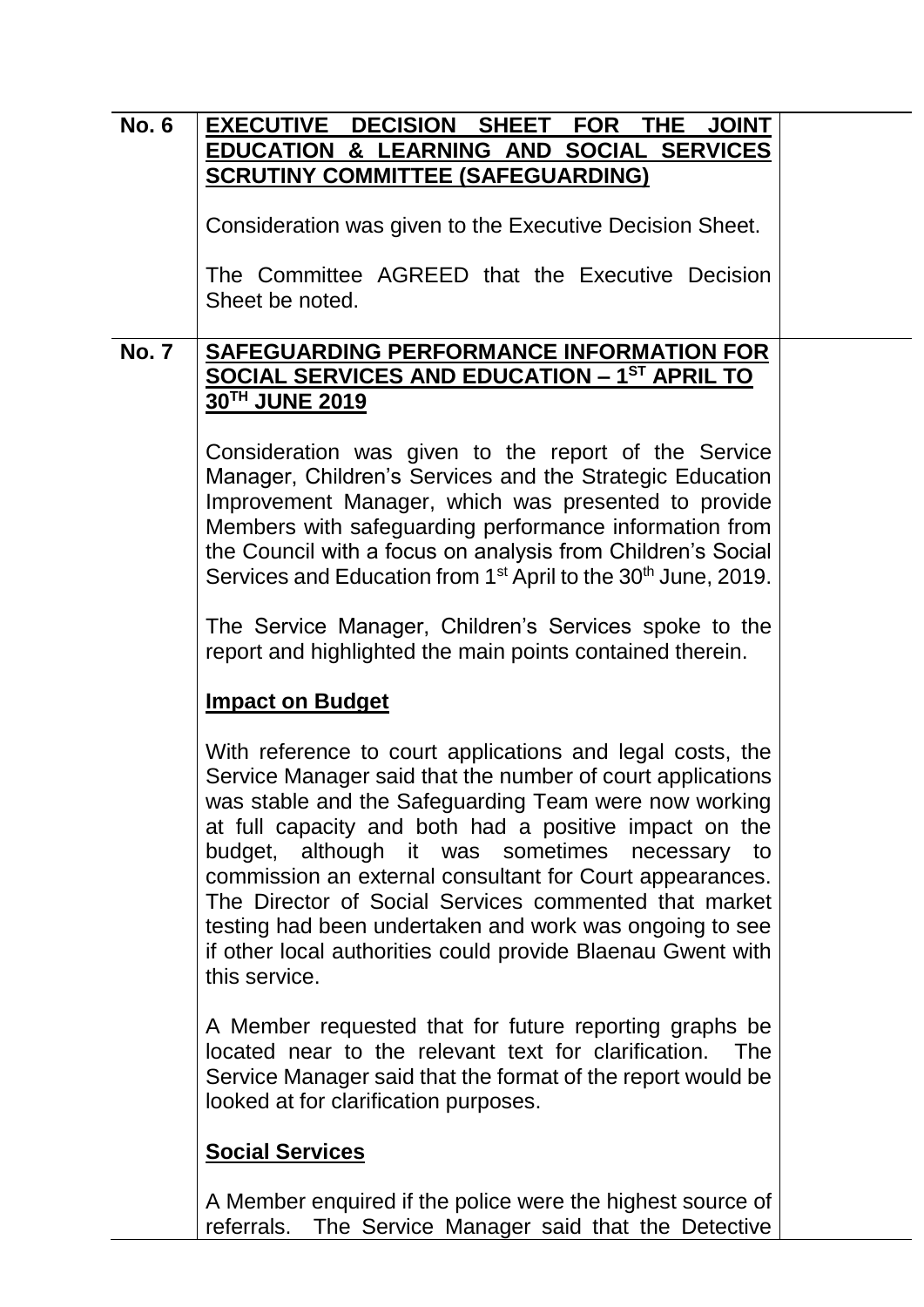Sergeant (DS) role in the Information Advice and Assistance service (IAA) was making positive contributions to the safeguarding process. Referrals from police had not reduced but the quality of information received had improved which resulted in better decision making through preventative services such as the Early Action Together programme. The Member also enquired regarding Leisure Trust referrals. The Service Manager confirmed that all staff were trained in level 1 safeguarding to recognise signs of abuse and some referrals from police may have originated from Leisure Trust staff. The Head of Education Transformation commented that the Leisure Trust had lead officers for safeguarding but referrals may be low as most leisure provision was open access and assured Members that arrangements were secure.

# **Categories of abuse**

In response to a Member's question regarding the main category of abuse, the Service Manager said that the main category was neglect, this was the highest form due to reasons such as parenting, home or being exposed to vulnerabilities re poverty lack of finances. The second highest was emotional abuse, mental health abuse would present as emotional abuse so the secondary category would go hand in hand. Although challenging preventative measures were used through partnership working, education and informing parents of the impact of emotional abuse on the child.

A Member pointed out an error on page 37, Fig 2.4 Breakdown of children on child protection register, the information relating to Unknown should read Male.

Councillors Martin Cook and Wayne Hodgins left the meeting at this juncture.

# **Education Information**

The Safeguarding in Education Manager presented the Education information.

A Member enquired regarding the high number of restrictive physical interventions during the Autumn term. The Head of Education Transformation explained the Autumn term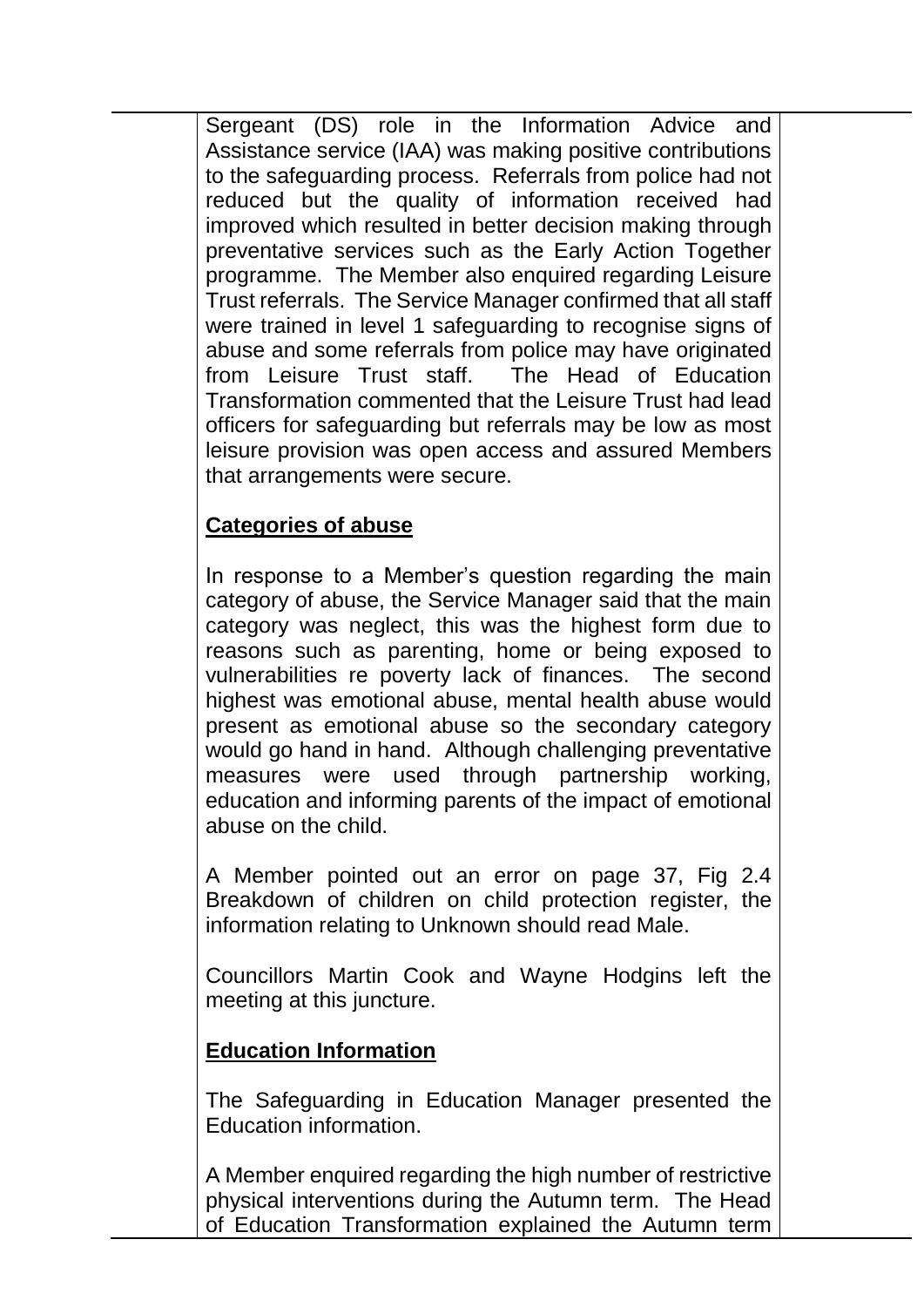generally was the longest term; however, the trend was consistent with previous reporting information. The Directorate was looking at trends and would provide commentary to support the data presented within future reports.

A Member commented that Members needed to be confident that physical intervention incidents were being reduced and that it was important that performance data be submitted in a timely manner for Members consideration of up to date information.

The Safeguarding in Education Manager assured Members that they could be confident that the performance data was correct and that work was being undertaken to try to reduce restrictive physical interventions.

In relation to Elected Home Educated (EHE) pupils, the Head of Education Transformation said that lengthy Scrutiny discussions had taken place and the Council was working in line with Welsh Government requirements.

With reference to Operation Encompass a Member enquired if referrals passed onto schools was actioned. The Safeguarding in Education Manager said that Operation Encompass allowed schools to be aware that an incident had occurred and respond appropriately to that pupil's situation. Feedback from teachers had been positive, they found the information helpful in raising their awareness and understanding of pupils circumstances.

In response to a Member's question regarding trends for September 2018 to September 2019 for Elected Home Educated pupils (EHE), the Head of Education Transformation said that the Education Service would be aware of the reasons parents choose to home educate with many parents deciding on this approach at the start of the academic year. Six secondary age pupils had become EHE in April to July 2019, the Education Welfare Service would have reviewed the reasons why the pupils had been removed.

A Member enquired how many pupils were EHE as at December 2019. The Head of Education Transformation Head of **Education** 

Transforma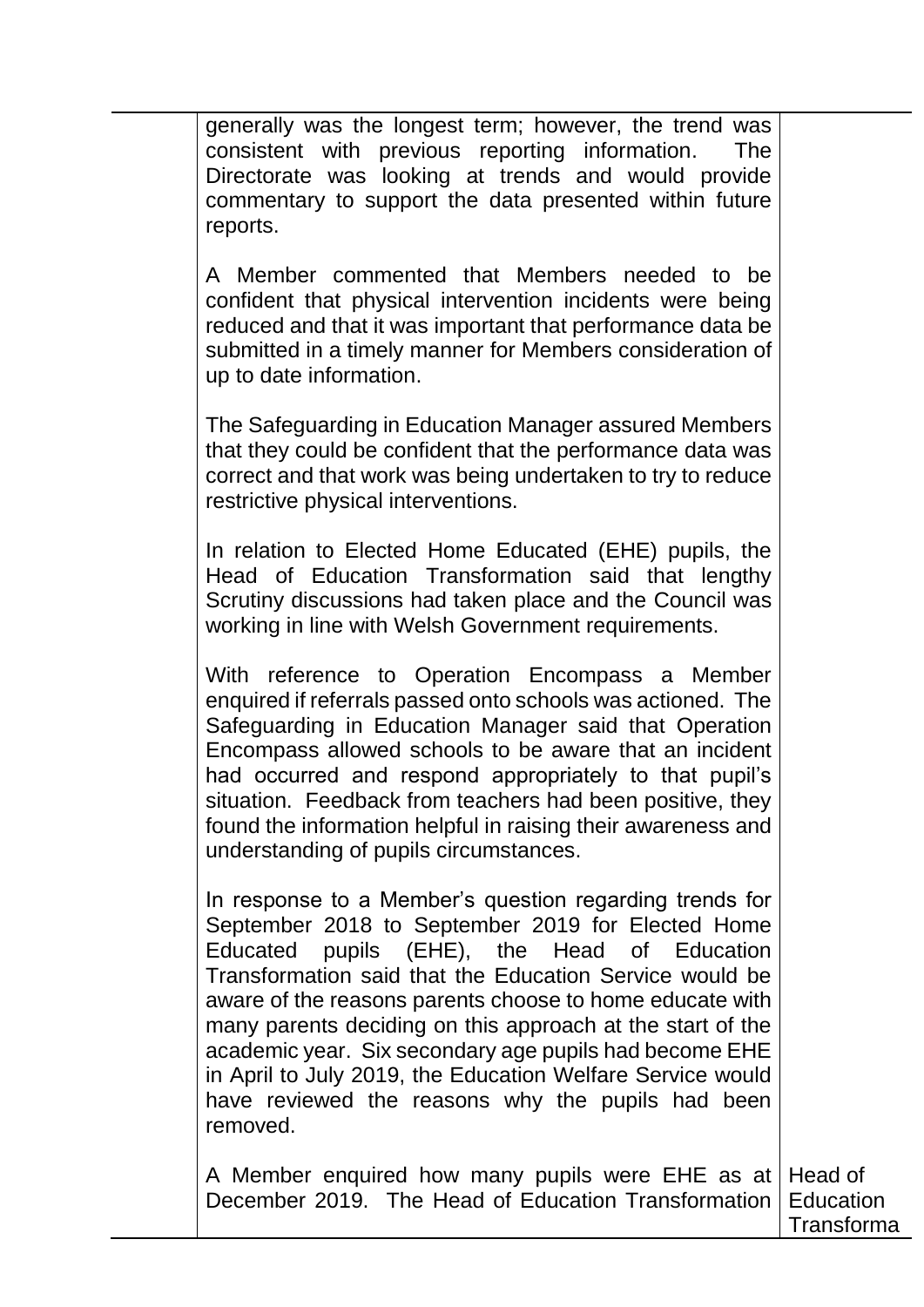|              | said that as the figure changed regularly he would forward<br>this information onto Members directly.                                                                                                                                                                                                                                                                                                                                                                                                                                                                                                                                                                                                                                                  | tion |
|--------------|--------------------------------------------------------------------------------------------------------------------------------------------------------------------------------------------------------------------------------------------------------------------------------------------------------------------------------------------------------------------------------------------------------------------------------------------------------------------------------------------------------------------------------------------------------------------------------------------------------------------------------------------------------------------------------------------------------------------------------------------------------|------|
|              | A Member commented that home visits for EHE pupils were<br>currently once a year and enquired what progress the<br>Directorate had been made regarding this issue. The<br>Director of Social Services said that current Welsh<br>Government regulations stated once a year home visits. A<br>letter had been sent to the Welsh Government with a view<br>to strengthen safeguarding in EHE pupils from all the<br>regional Directors of Education and Directors of Social<br>Services and there was a consultation on a new proposal,<br>he hoped that the number of home visits would change in<br>future and he would take Members views forward. It was<br>noted that Social Workers would undertake visits if there<br>were safeguarding concerns. |      |
|              | The Committee AGREED to recommend that the report be<br>accepted and endorse Option 1; namely that the approach<br>and information detailed in the report be accepted.                                                                                                                                                                                                                                                                                                                                                                                                                                                                                                                                                                                 |      |
| <b>No. 8</b> | ADULT SAFEGUARDING REPORT - 1ST APRIL TO 30TH<br><b>JUNE 2019</b>                                                                                                                                                                                                                                                                                                                                                                                                                                                                                                                                                                                                                                                                                      |      |
|              | Consideration was given to the report of the Head of Adult<br>Services which was presented to provide Members with<br>safeguarding performance information relating to Adult<br>Services from 1 <sup>st</sup> April to the 30 <sup>th</sup> June, 2019.                                                                                                                                                                                                                                                                                                                                                                                                                                                                                                |      |
|              | The Service Manager for Development & Commissioning<br>spoke to the report and highlighted the main points<br>contained therein.                                                                                                                                                                                                                                                                                                                                                                                                                                                                                                                                                                                                                       |      |
|              | In response to a Member's question regarding the<br>Intermediate Care Fund (ICF), the Director of Social<br>Services said that funding had been secured up to March<br>2021 and discussions were underway for securing funding<br>beyond this point but there were no guarantees.                                                                                                                                                                                                                                                                                                                                                                                                                                                                      |      |
|              | A Member referred to domestic abuse cases for this quarter<br>and enquired if they were the same or different issues<br>reported in the last quarter. The Service Manager said that<br>some issues were similar, however, it was difficult to report<br>as some issues overlapped. The majority of cases were<br>internal and timelines had been strengthened, for example                                                                                                                                                                                                                                                                                                                                                                             |      |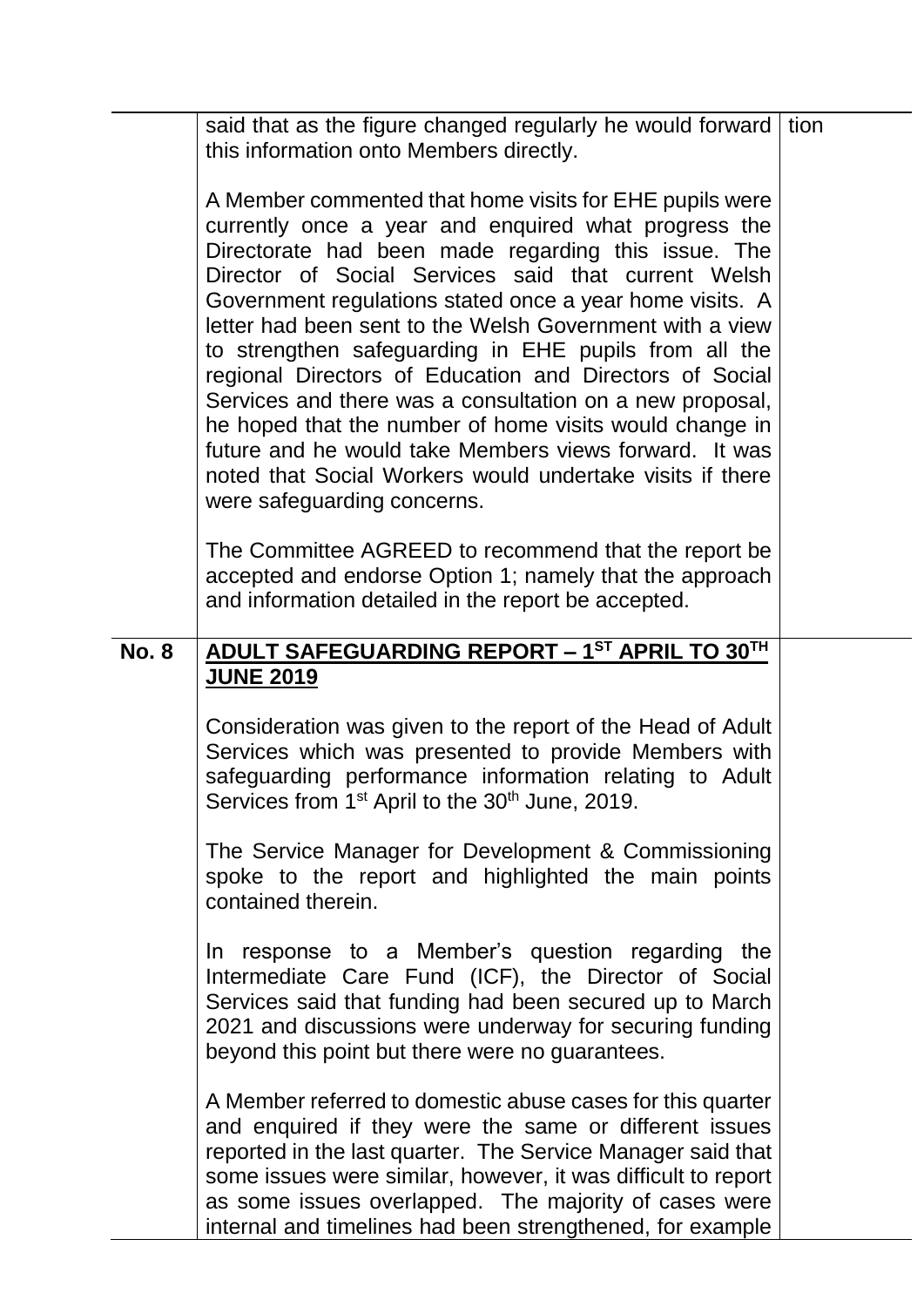|              | where a theft had occurred and the police were involved if<br>no evidence could be found this would then become an<br>internal issue.                                                                                                                                                                                                                                                                                                                                  |  |
|--------------|------------------------------------------------------------------------------------------------------------------------------------------------------------------------------------------------------------------------------------------------------------------------------------------------------------------------------------------------------------------------------------------------------------------------------------------------------------------------|--|
|              | A Member enquired if there had been any prosecutions.<br>The Service Manager said that one individual at risk was<br>being managed and presented to the police. If there were<br>allegations against a carer the Agency would need to<br>suspend that carer and replace with another.                                                                                                                                                                                  |  |
|              | A Member referred to the high number of unknowns on the<br>person alleged responsible table. The Service Manager<br>explained that this was due to no specific individual being<br>identified, for example a neighbour may have reported a fall<br>by a service user or a carer may be concerned about a<br>family member taking money. There would be a screening<br>process to gather evidence and map and monitor<br>effectively, but no proof may have been found. |  |
|              | Another Member referred to the sources of referrals. The<br>Service Manager explained that there could be several<br>referrals from different sources regarding the same<br>individual, this would be classed as one referral so no<br>duplication would take place.                                                                                                                                                                                                   |  |
|              | The Committee AGREED to recommend that the report be<br>accepted and endorse Option 2, namely that the report be<br>accepted as provided and recommend approval at the<br><b>Executive Committee.</b>                                                                                                                                                                                                                                                                  |  |
| <b>No. 9</b> | <b>QUALITY ASSURING SAFEGUARDING IN LOCAL</b><br><b>GOVERNMENT EDUCATION SERVICES (LGES)</b>                                                                                                                                                                                                                                                                                                                                                                           |  |
|              | Consideration was given to the report of the Strategic<br>Education Improvement Manager which was presented to<br>seek Members views on the revised quality assurance<br>protocol for safeguarding arrangements in<br>Local<br><b>Government Education Services (LGES).</b>                                                                                                                                                                                            |  |
|              | The Safeguarding in Education Manager spoke to the report<br>and highlighted the main points contained therein.                                                                                                                                                                                                                                                                                                                                                        |  |
|              | A Member raised concerns regarding transfers of pupils<br>from one school to another and out of county transfers and<br>commented that it was incumbent on the school to pass on                                                                                                                                                                                                                                                                                       |  |